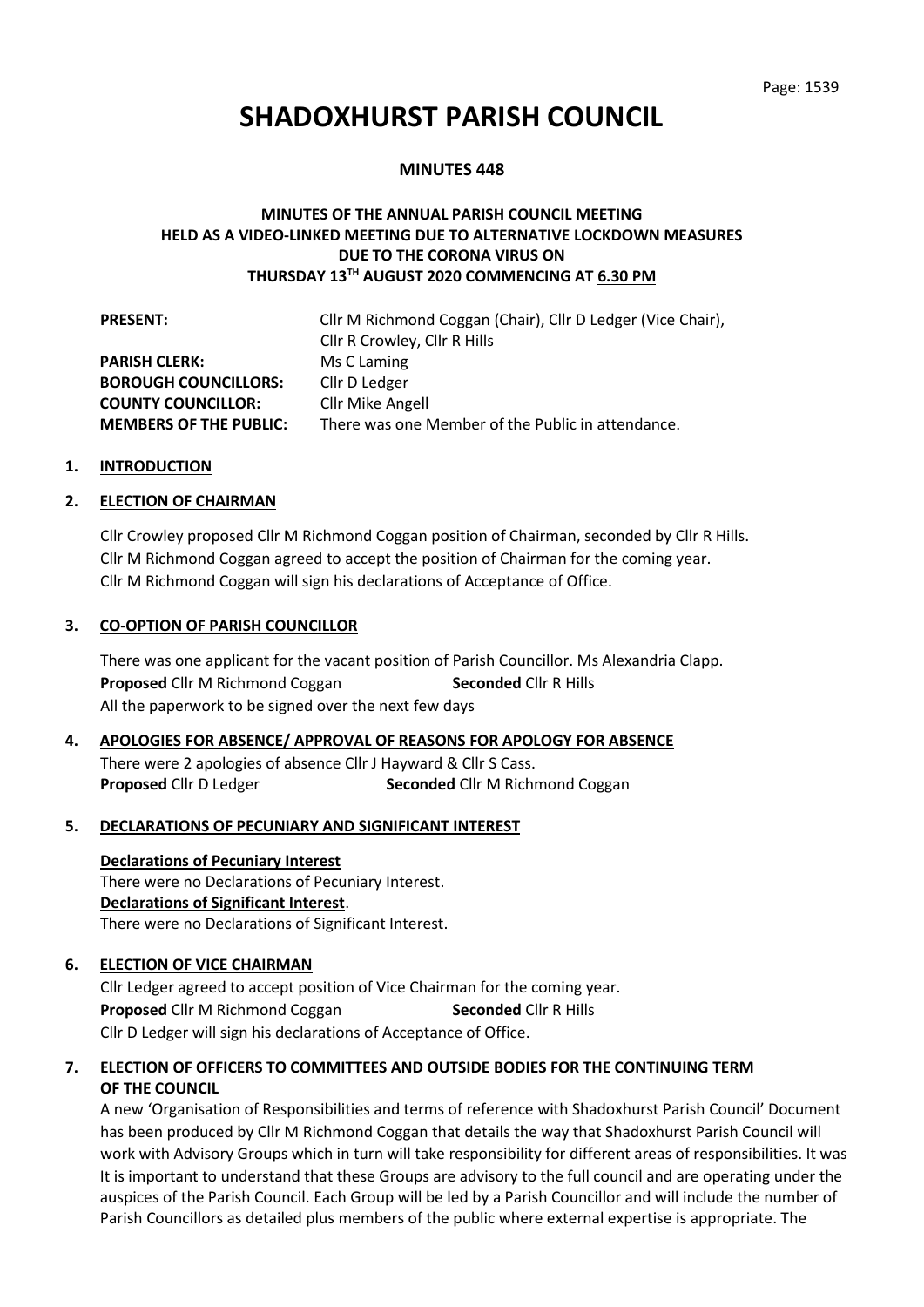Page: 1540

Group Leader will ensure that the Group adheres to the Terms of Reference. This organisation is attached to these minutes:

**Councillors unanimously agreed to the above appointments Proposed** Cllr M Richmond Coggan **Seconded** Cllr D Ledger

**8. DELEGATION OR RESPONSIBILITIES FOR THE CONTINUING TERM OF THE COUNCIL** As above in section 7.

## **9. ITEM 9 WAS NOT INCLUDED IN THE AGENDA**

## **10. REVIEW AND ADOPTION OF STANDING ORDERS AND FINANCIAL REGULATIONS**

Councillors will review the new Standing Orders and Financial Regulations and come back to a future Parish Meeting with any modifications and suggestions.

## **11. REVIEW OF LAND AND ASSETS BELONGING TO THE COUNCIL**

Councillors will review the land and assets belonging to the Council and come back to a future Parish Meeting with any modifications and suggestions.

# **12. CONFIRMATION OF INSURANCE ARRANGEMENTS IN RESPECT OF ALL INSURABLE RISKS**

The Council is in a 3-year agreement with Pen commencing 26<sup>th</sup> February 2020. The Council does not self-insure any assets.

## **13. REVIEW OF SUBSCRIPTIONS**

Councillors will review the subscriptions and come back to a future Parish Meeting with any modifications and suggestions.

## **14. REVIEW OF COMPLAINTS PROCEDURE**

Councillors will review the Complaints Procedure and come back to a future Parish Meeting with any modifications and suggestions.

**15. REVIEW THE COUNCIL'S POLICIES AND PRACTICES IN RESPECT OF ITS OBLIGATIONS UNDER THE FREEDOM OF INFORMATION AND DATA PROTECTION LEGISLATION**

Councillors will review the Policies and Practices and come back to a future Parish Meeting with any modifications and suggestions.

## **16. REVIEW OF THE COUNCIL'S POLICY FOR DEALING WITH THE PRESS/MEDIA**

Councillors will review the Policies for dealing with the Press and the Media and come back to a future Parish Meeting with any modifications and suggestions.

## **17. REVIEW OF THE COUNCIL'S EMPLOYMENT POLICIES/PROCEDURES**

Councillors will review the Council's Employment Policies and Procedures and come back to a future Parish Meeting with any modifications and suggestions.

**18. RESOLUTION TO ADOPT THE GENERAL POWER OF COMPETENCE AND REVIEW OF THE COUNCIL'S EXPENDITURE INCURRED UNDER THE POWER OF GENERAL COMPETENCE** Councillors will review the General Power of Competence and come back to a future Parish Meeting with

any modifications and suggestions.

No monies were spent under this power during the financial year 2019/2020

## **19. DETERMINING THE TIME AND PLACE OF ORDINARY MEETINGS UP TO AND INCLUDING THE NEXT ANNUAL GENERAL MEETING**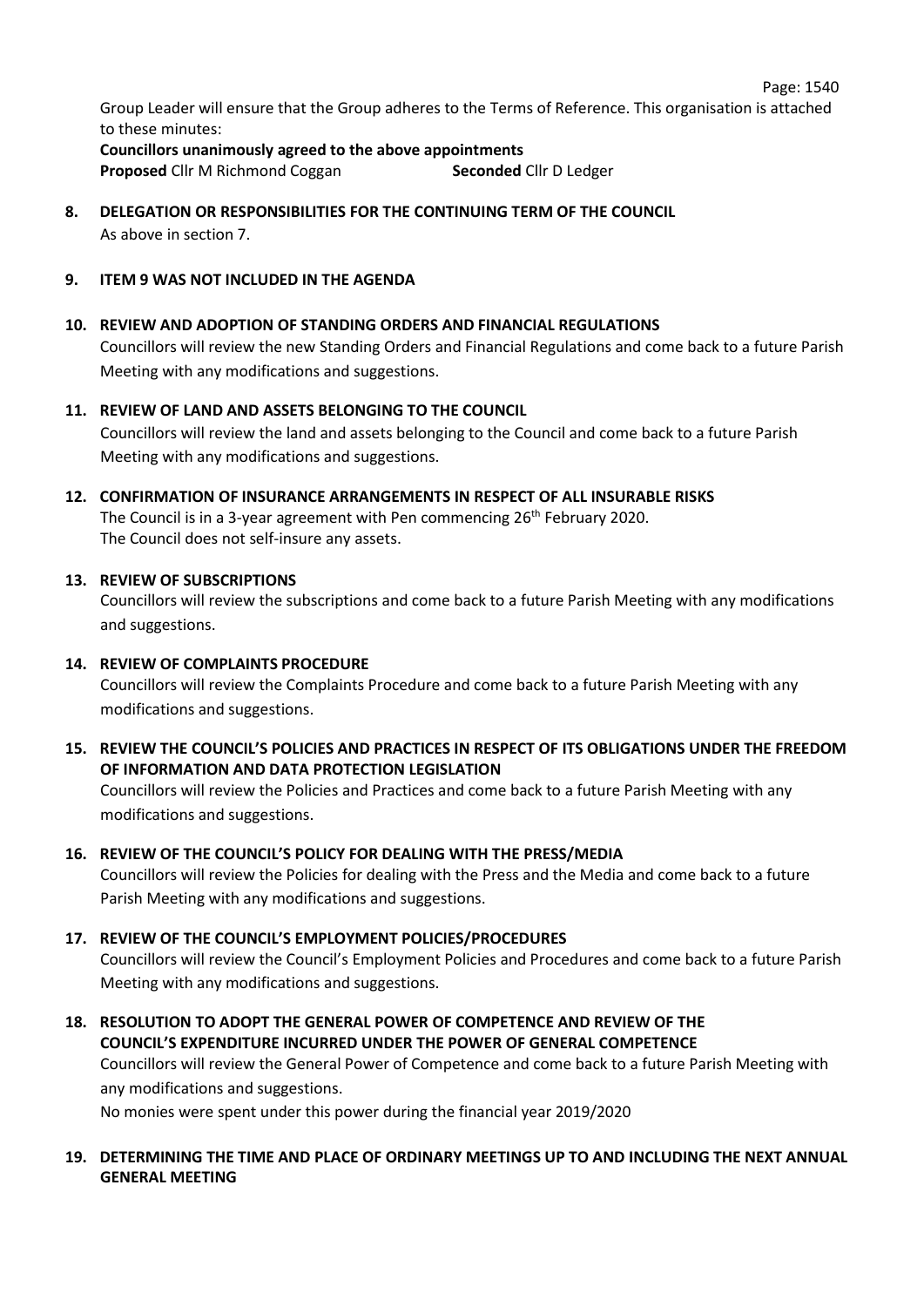Meetings will usually be held on the 2<sup>nd</sup> Wednesday of each month at 7.30pm either via Zoom or in the Pavilion, excluding December. August Parish Meeting to be confirmed. The next APM and APCM will be held on 12th May 2021.

Any amendment to this arrangement will be advertised on the noticeboard and website.

## **20. ACCEPTANCE OF MINUTES OF PREVIOUS MEETING**

Minutes 447 of the meeting held on Wednesday 8<sup>th</sup> July 2020 were accepted and it was unanimously agreed that Cllr M Richmond Coggan should sign them.

**Proposed** Cllr M Richmond Coggan **Seconded** Cllr D Ledger

#### **21. MATTERS FOR REPORT ARISING FROM PREVIOUS MINUTES**

Cllr M Richmond Coggan has reported that the website has now been transferred and can now be updated and can go live. This should take another 2-3 weeks. The new Shadoxhurst Parish Website is now compliant.

Cllr R Hills has investigated the drainage on the playing fields. 3 companies have been approached for a quote.

#### **22. VILLAGE HALL, PAVILION, RECREATION FIELD AND VILLAGE GREEN**

Cllr S Cass & Cllr J Hayward have been working on the reopening of the Village Hall and will provide a report for the next meeting. All of the Covid19 safety signage has been delivered and will put up before the reopening. Cllr M Richmond Coggan to meet with Cllr S Cass to discuss the risk assessment with controlled measures. Quotes for the Village Hall Roof Repair have been received and Cllr M Richmond Coggan will discuss this in a separate meeting. The Village Green has been damaged due to the recent road closure and flooding. Cllr M Richmond Coggan wants to propose that solid posts should be put up to protect the green. Cllr R Crowley has been working on the new village sign with Black Forge and provided us with 4 proposed design ideas.

#### **23. CORRESPONDENCE AND GENERAL COUNCIL BUSINESS**

Cllr R Crowley has completed the internet banking form to be taken into Lloyds bank. All Councillors must download the form and take it into a Branch.

Countryside trust update, new documentation has been sent and acknowledged and will be sorted out by November.

#### **Storage of Parish Council Documents**

Councillors are satisfied that the minutes and all other documents are secure in the cupboard in the Village Hall. It was decided that the storage of Parish Council Documents will need to be sorted through.

#### **Retention and Storage of Post and Emails**

Post that is not specific to Shadoxhurst will not be kept unless it is considered to be important, or the Clerk is particularly asked to keep it. Old post will be recycled.

Sensitive emails should be printed off by the Clerk. Councillors should inform the Clerk if they wish a particular email to be printed. Emails to be kept indefinitely.

#### **IT Security and Good Housekeeping**

Councillors should all bear the following in mind when using their home/work computer for Parish Council business.

All councillors should provide the Parish Council with a secure email address and ensure that virus software is current.

Councillors should be aware that all correspondence and emails are confidential until they are tabled at a Parish Council meeting. If anyone else is privy to the information contained in emails received by you on a home/work computer, please ensure that they are aware of this fact.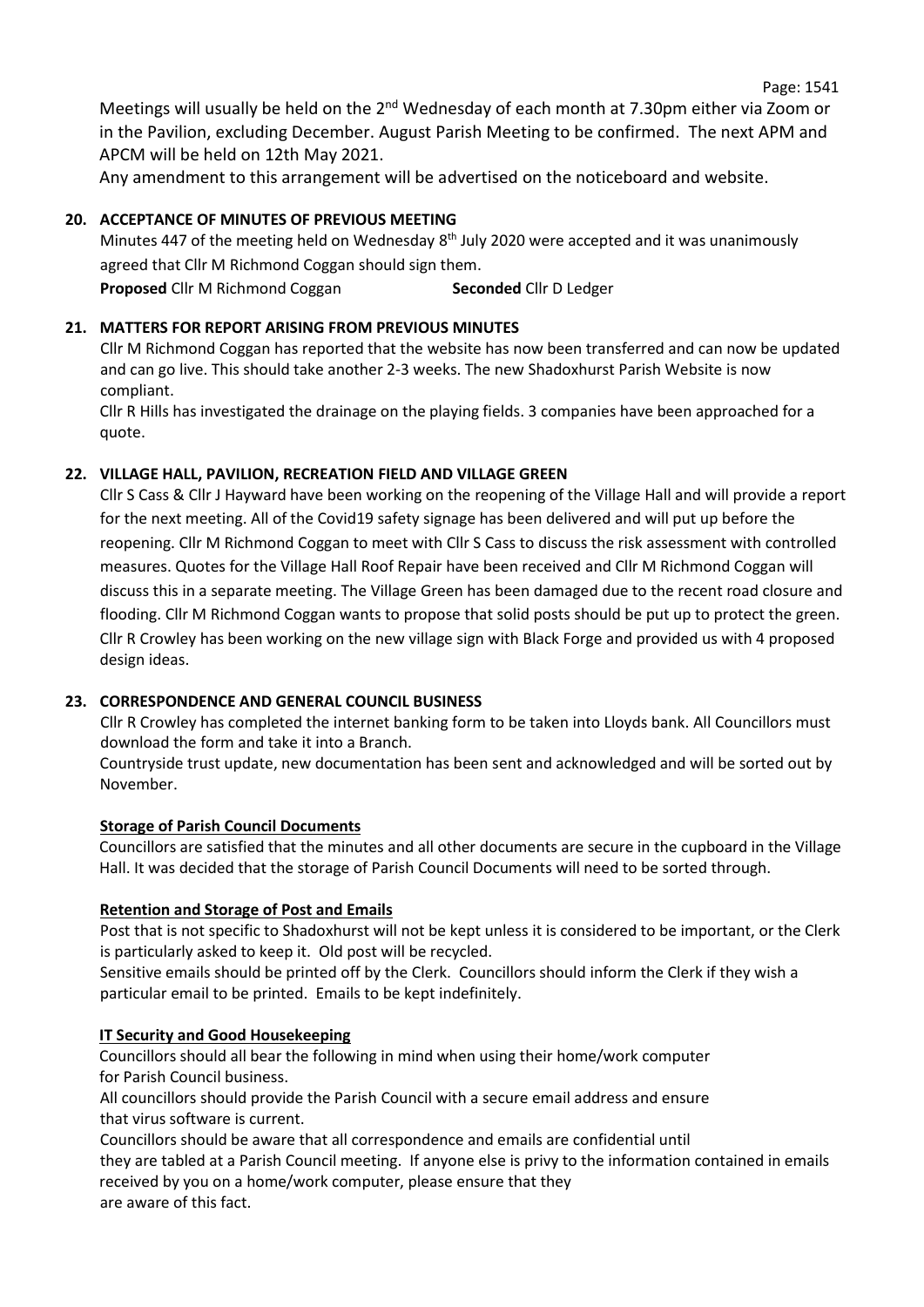Councillors should all ensure that their computers are encrypted and should not use mobile phones to receive Parish Council information.

The Freedom of Information Act now extends to emails that would previously have been considered to be private, if they relate to council business.

#### **Compliance with Transparency Code**

All information required under the code is published on the website. **Compliance with Data Protection Legislation**

This matter continues to be progressed.

#### **Storage of Computer Records**

All information is backed up on The Cloud. Cllr M Richmond Coggan to look at the Parish Clerks laptop to check to see if this is happening.

#### **Social Media Policy**

Councillors unanimously agreed that the policy in place is in order.

#### **Lorry Watch/Speed Watch**

Speedwatch is up and running and is progressing well. A thank you was made to Cllr R Hills for all his hard work and time.

#### **Utility Advisory Group**

Cllr D Ledger informed us that the drainage issues and planning applications are dominating the group currently.

#### **24. FINANCE**

## **Internal Auditors Report**

This has not yet been received.

#### **Review of the Effectiveness of the Internal Auditor**

Councillors unanimously agreed that they were satisfied with the effectiveness of the Internal Auditor, Mr Lionel Robbins and agreed to employ him again next year.

#### **Review of Statement of Internal Control**

Councillors were satisfied that the Statement of Internal Control, was in order and Cllr M Richmond Coggan and the Clerk signed the document.

**Consideration of the Findings of the Review by Members of the Meeting as a Whole**

Councillors considered the findings of the review and agreed they were satisfactory.

#### **Consideration of the Accounting Statements by Members of the Meeting as a Whole**

Councillors considered the Accounting Statements and agreed they were accurate.

#### **Approval of the Accounting Statement by Resolution – Sec 2**

Councillors considered the accounting statement.

**Resolution: Councillors unanimously approved the Accounting Statement.**

## **Proposed: Cllr M Richmond Coggan Seconded: Cllr D Ledger**

## **Signature and Dating by the person presiding at the meeting – Sec 2**

Cllr M Richmond Coggan signed and dated the Accounting Statement, previously signed and dated by the Clerk. Sections 1, 2 and the Internal Auditors Report will be published on the notice board and website.

# **Review of Direct Debits**

Will refer to the Finance Group.

#### **Accounts to be Paid**

There are no accounts outstanding to be paid.

#### **Review of Salaries**

Cllr R Crowley to review the Parish Clerk's Salary.